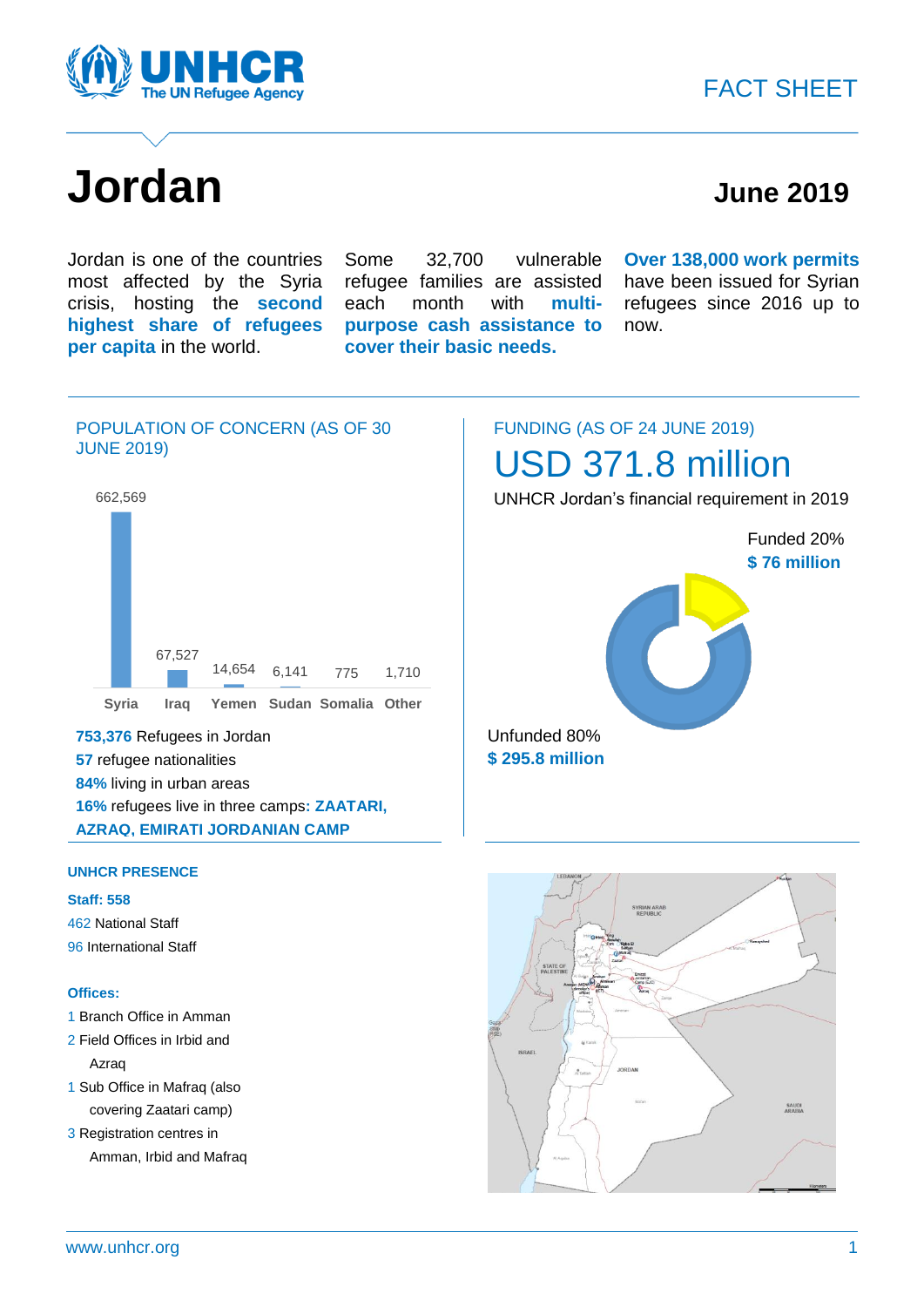

## Working with Partners

UNHCR coordinates the refugee response under the leadership of the Government of Jordan, in a collaborative effort between the donor community, UN agencies, international and national NGOs, community-based organizations, refugees and host communities. Currently eight sectors provide support within the Jordan refugee response. UNHCR co-chairs several sectors and their thematic working groups, namely the Basic Needs Working Group with NRC, the Health Working Group with WHO, the Protection Working Group with NRC (as well as the associated Child Protection Working Group with UNICEF and the Sexual and Gender Based Violence Working Group with UNFPA), the Shelter Working Group with NRC and the Livelihoods Working Group with DRC. These sectors provide information, advice and advocacy to high-level decision-making bodies in Jordan. UNHCR supports the Syrian Refugee Affairs Directorate (SRAD) - the Government agency in charge of the management and coordination of Zaatari and Azraq camps - to ensure that assistance is provided in the most effective and efficient way possible in accordance with international humanitarian standards and protection principles.

### Main Activities

#### **Protection**

UNHCR Jordan was the first UNHCR operation worldwide to introduce **iris-scanning fraud-proof biometrics** for refugee registration in 2013. Currently, almost all of the registered Syrians are processed using biometric technology, which enables UNHCR to process up to 4,000 refugees a day at the largest urban registration centre in the Middle East and North Africa (MENA) region, UNHCR's Anmar Hmoud Registration Centre in Amman. As of May 2019, the new database ProGres Version 4 has been rolled out in the Jordan operation. This is part of a global update of the UNHCR key refugee database that will further enhance refugee protection through registration.

In 2018, UNHCR Jordan has started to implement a self-renewal methodology in registration procedures, the first operation globally to do so. The short-term objective of this innovative project is to empower persons of concern as data owners, by enabling them to validate and update data previously collected during registration. Self-renewal will save time for refugees when doing registration and renewal procedures, avoiding long waiting lines in UNHCR registration centres. The long-term objective of the project is to enable refugees to update their data remotely, and to have access to a unique, portable, authenticated digital identity, inter-operable with State population registries and Civil Registration and Vital Statistics systems. The self-renewal process will be managed through kiosks that include an Iris camera for biometric verification, a monitor, and a printer. 30 kiosks will be available in Amman, 10 in Irbid and 10 in Mafraq. In 2019, 20 booths are operational in UNHCR Registration Centre as a pilot phase. [Read more](https://www.unhcr.org/jo/11281-its-so-simple-even-my-nine-year-old-daughter-can-do-it.html)  [here.](https://www.unhcr.org/jo/11281-its-so-simple-even-my-nine-year-old-daughter-can-do-it.html)

UNHCR has been directly providing **psycho-social support and emergency cash assistance to SGBV survivors**. This has been complemented through partnerships with local NGOs who provide specialized support to survivors in safe spaces in Jordan. Survivors are referred to health, legal, safe shelter options and other services. UNHCR also implements prevention activities such as women empowerment workshops, self-defense classes led by refugee women and various awareness activities within communities.

UNHCR Jordan has one of **the largest refugee helplines** in the world, answering over 560,000 calls per month, including for legal advice and consultations through an automated-voice response system. The Interactive Voice Response (IVR) technology was introduced in December 2017 to increase the number of calls handled by the helpline team, with over 500 pre-recorded and tailored voice messages to fit most caller's question. Emergency or complicated calls, such as detention or protection issues, are immediately transferred to staff.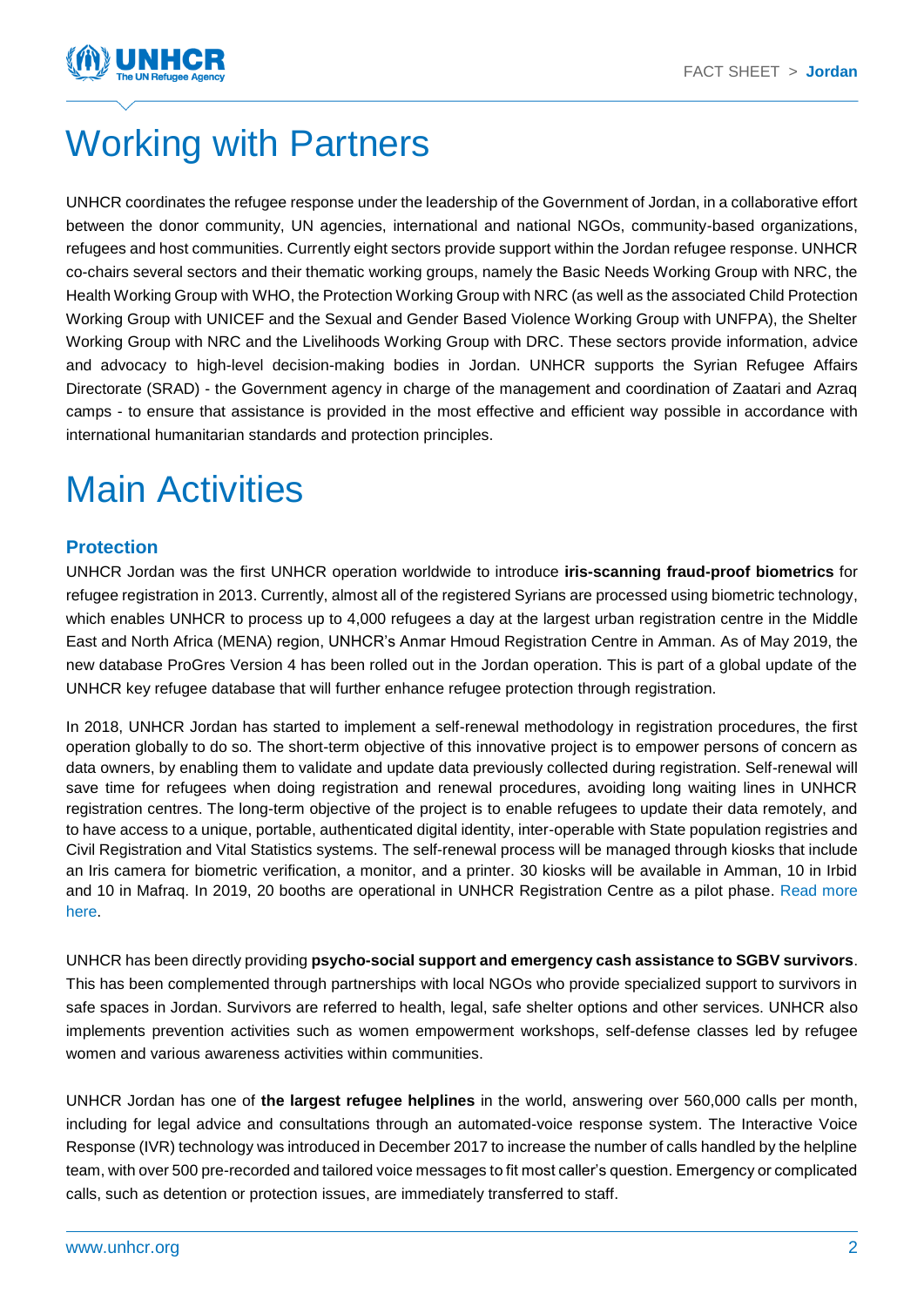

#### **Basic Needs**

UNHCR continues its strategic global shift from the distribution of in-kind relief items to **the provision of humanitarian cash assistance**. Refugees receive cash through iris-scan biometric technology directly through bank ATMs. Jordan is the third largest cash programme delivered by UNHCR worldwide after Lebanon and Afghanistan. UNHCR currently provides monthly cash assistance to approximately 30,000 Syrian, 2,000 Iraqi and 700 refugees of other nationalities, targeting the most vulnerable refugees residing outside the camps. As per the latest [Post-](https://data2.unhcr.org/en/documents/details/68296)Distribution [Monitoring Report,](https://data2.unhcr.org/en/documents/details/68296) some 78% of refugees in Jordan live below the poverty line and spend most of their cash-assistance on rent.

#### **Health**

UNHCR provides **comprehensive primary, secondary and tertiary health care services** free of charge for refugees in Azraq and Zaatari camps, for vulnerable Syrians in urban areas and for all non-Syrians in urban areas. However, changes to Government regulations in February 2018 meant that Syrian refugees were no longer able to access the non-insured Jordanian rate for health and should thus pay 80% of foreigner rates.

In April 2019, the Government announced the rollback of the 2018 regulation, thus Syrian refugees can again access Ministry of Health public hospitals and primary health care centres at uninsured Jordanian rate and pay directly for the services. The Government also decided to exempt Syrian refugees from the wages of maternity and childhood services provided in the maternity and childhood centers affiliated to the Ministry of Health. A multi donor trust fund has been set up to assist the Ministry of Health to cover costs, with USD 22.5 million so far contributed by the United States, Denmark and Canada.

#### **Education**

UNHCR's **Albert Einstein German Academic Refugee Initiative programme**, better known as **DAFI**, has been implemented in Jordan for several years and is the primary conduit for tertiary education. The DAFI programme enables young refugees to unlock their potential by addressing key barriers to higher education and open doors to complete their bachelor's degree in Jordanian universities. Undergraduate refugee students are provided with scholarships that cover tuition fees, study materials, transportation, and other allowances. To support their academic achievements and skill development, DAFI scholars receive additional support through close monitoring, academic preparatory and language classes based on students' needs, as well as psychosocial support, mentoring and networking opportunities. A total of 728 refugee students are now currently pursuing their higher education in Jordan under DAFI program.

UNHCR is also collaborating with the Japan International Cooperation Agency (JICA), on **the Japanese Initiative for the Future of Syrian Refugees (JISR)** for higher education, postgraduate degree scholarship in Japan. In 2017 and 2018, a total of 16 Syrian students in Jordan were granted JISR scholarships and departed to Japan.

The first **Connected Learning Hub** was inaugurated in Amman as part of UNHCR's education strategy to advance inclusive and equitable education for all refugees in Jordan. This is the first of a network of 10 innovative learning hubs throughout the Kingdom that UNHCR is launching in collaboration with Learning Equality Jordan, and thanks to generous contribution from Google. [Press Release](https://www.unhcr.org/jo/11408-learning-equality-google-org-and-unhcr-launch-connected-learning-hubs-in-jordan.html) / [Read the report.](https://data2.unhcr.org/en/documents/details/68786)

Situated at community centers run by UNHCR local partners, JOHUD (urban areas), IRD (Zaatari camp) and CARE (Azraq camp), the Connected Learning Hubs will give students, as well as their family members, the opportunity to study at their own pace, catering to a variety of learning styles and abilities in a protective environment. Over the past months, 43 coaches and coordinators, many of them refugees themselves, have undergone training to ensure that they are best able to facilitate the needs of the students and a key objective of the Learning Hubs will be to encourage both girls' education and those with special needs.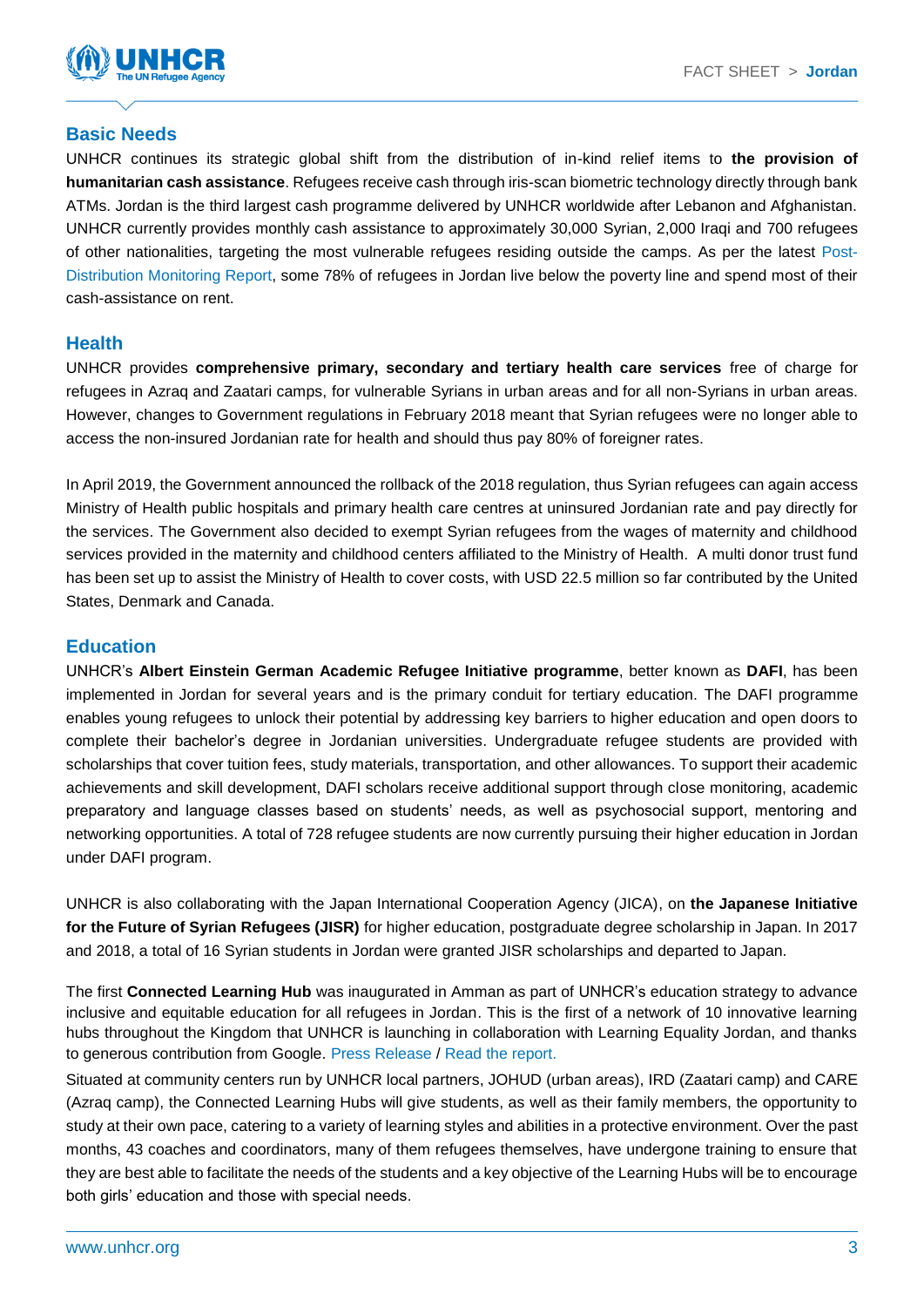

#### **Community Empowerment and Self Reliance**

Following the London Conference on the Syria crisis in early 2016 and the issuance of the Jordan Compact, the Government of Jordan waived the fees required to **obtain a work permit for Syrian refugees** in a number of occupations open to foreign workers and simplified the documentation requirements. These measures have encouraged employers to regularize their workers; over 138,000 work permits have been issued for refugees since early 2016 allowing refugees to look for jobs mainly in the agriculture and construction sectors.

UNHCR and the International Labour Organization (ILO) inaugurated the first **employment office inside a Syrian refugee camp** in August 2017. The Zaatari Office for Employment, set up in coordination with the Government of Jordan, aims to facilitate access to formal work opportunities across Jordan for refugees living in the camp. Similarly, the Azraq Centre for Employment was inaugurated on February 2018. UNHCR also works on a number of different initiatives to support economic inclusion of refugees, including support to livelihoods partners, using UNHCR data to identify Syrian refugees by geographical location, skill, occupation, age and gender.

There are **25 UNHCR supported Community Support Committees (CSCs)** across Jordan, jointly run by Jordanian and refugee representatives of different nationalities. Nuzha CSC in Amman is the first centre to cater for all refugee communities and with representatives from different nationalities and religious backgrounds. It offers a range of activities each working day, including activities tailored to women, children, people with disabilities, older persons and the youth. As of June 2019, CSCs include Protection Helpdesks and even Registration Self-Renewal machines, to allow refugees to renew their Asylum-Seeker Certificates and update their info accordingly. CSCs in Jordan provide a novel and community led approach to respond to the needs of urban refugees, bridging gaps between refugees and Jordanians, and helping UNHCR to give the right assistance to those who need it most.

#### **Durable Solutions**

In 2018, a total of 5,005 refugees departed Jordan to be resettled to over 13 countries. This represents a slight increase in **resettlement** departures compared to previous year. In 2018, the United Kingdom, Canada, Spain, Sweden, Switzerland, Netherlands, France, Belgium, New Zealand, Italy, the U.S. and Australia were the countries where refugees were resettled. UNHCR is continuing to explore avenues in 2019 for expanding the number of potential resettlement countries, advocate with traditional countries to increase their quota commitments, as well as looking to complementary pathways to resettlement including through education, family reunification and work mobility schemes.

#### **Access to Energy**

The development of **electrical infrastructure in Jordan's Syrian refugee camps** by ensuring that all refugees are able to satisfy their energy needs for cooking and lighting in a safe and sustainable manner, without fear or risk to their health, well-being and personal security, is one of the main goals for the UNHCR. In line with Jordan's strategy to become a green economy by 2020, UNHCR provided access to clean and renewable energy in refugee camps, as Jordan is now home to the first refugee camp in the world powered by renewable energy. The solar plant in Azraq refugee camp was inaugurated in May 2017 while the one in Zaatari camp opened in November 2017. Solar plants help UNHCR to save an average of approximately \$6 million per year in electricity bills.

In Azraq refugee camp, in September 2018, UNHCR inaugurated a new extension of the solar power plant with the support of Jordanian company EDCO (Electrical Distribution Company). This 1.5 MW new addition takes the overall camp renewable generation to 3.5 MW which covers 55% of shelter electricity needs. Thanks to the newly constructed solar plant and electricity grid extension funded by the Saudi Fund for development, the whole camp population will now benefit from regular access to clean energy. Prior to the construction, the lack of electricity made even daily activities difficult, such as cooking, washing clothes, studying or walking safely to the washroom at night.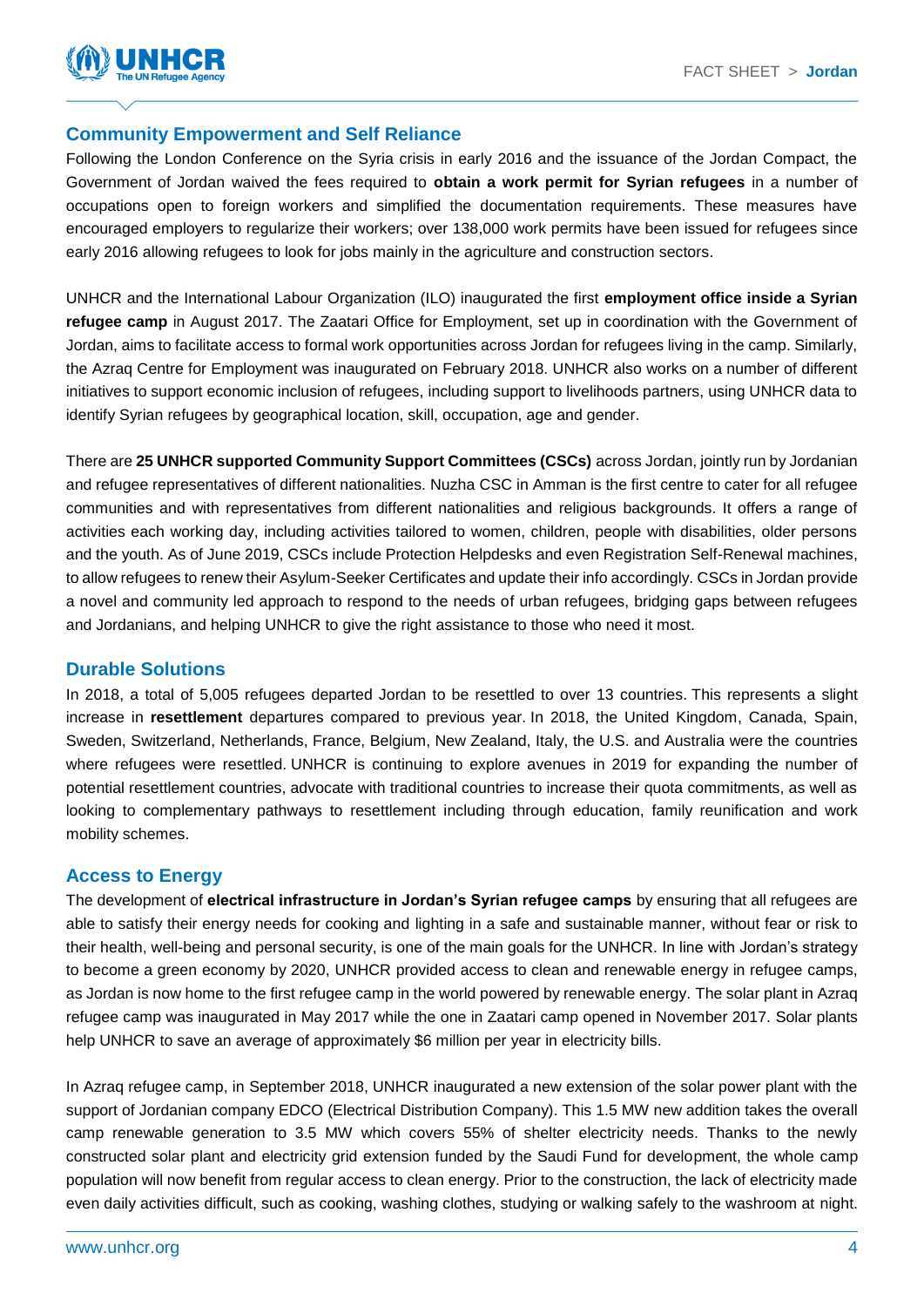

Now, solar power provides sustainable electricity to Syrian refugees. Each family can have light inside the shelter, connect essential appliances such as fridges and fans, and charge their phones. Additionally, the further construction of a 1.5 MW in Azraq camp has started and will be completed by mid-2019. In total, Azraq refugee camp will be powered by a 5 MW solar power plant, which will cover 70% of the total quantity of energy required for the whole camp.

In Zaatari refugee camp, UNHCR in partnership with the Government of Jordan funded by KfW Development Bank have established the largest solar power plant providing 12 hours electricity per day from 17:00 pm to 5:00 am in Zaatari refugee camp. This renewable energy connects 100% of shelters in the camp via the newly renovated power network supported by the Government of Czech Republic. Also, the Japan International Cooperation Agency (JICA), Japanese government organization, trained 144 refugees who now have been accredited as electricians and some of them have been involved not only in the construction of this solar plant and network, but also in the ongoing maintenance of the whole electrical system.

### Financial Information

Total contribution is \$76 million as of June 2019, covering 20% of overall needs for refugees.

### **EARMARKED CONTRIBUTIONS to UNHCR Jordan in 2019 (over 1 million USD):**



#### **OTHER SOFTLY EARMARKED CONTRIBUTIONS | USD**

Germany 56.6 million I Private donors Australia 3.8 million I Sweden 3.3 million I Private Donors Germany 3 million I United States of America 2.3 million I Private Donors Republic of Korea 2.2 million I Malta I Norway I Russian Federation | Private donors

#### **UNEARMARKED CONTRIBUTIONS | USD**

Sweden 90.4 million | Norway 44.5 million | Netherlands 37.5 million | Private donors Spain 33 million I United Kingdom 31.7 million | Germany 26.7 million | Denmark 24.4 million I Private donors Republic of Korea 17.3 million I Switzerland 15.1 million

Algeria | Argentina I Australia I Austria | Azerbaijan I Belgium | Canada I Costa Rica | Estonia | Iceland I Indonesia | Kuwait I Malta I Monaco | Montenegro | New Zealand I Peru I Philippines | Qatar | Korea | Russian Federation | Saudi Arabia | Serbia | Singapore | Slovakia | Sri Lanka | Thailand | United Arab Emirates | Uruguay | Private donors